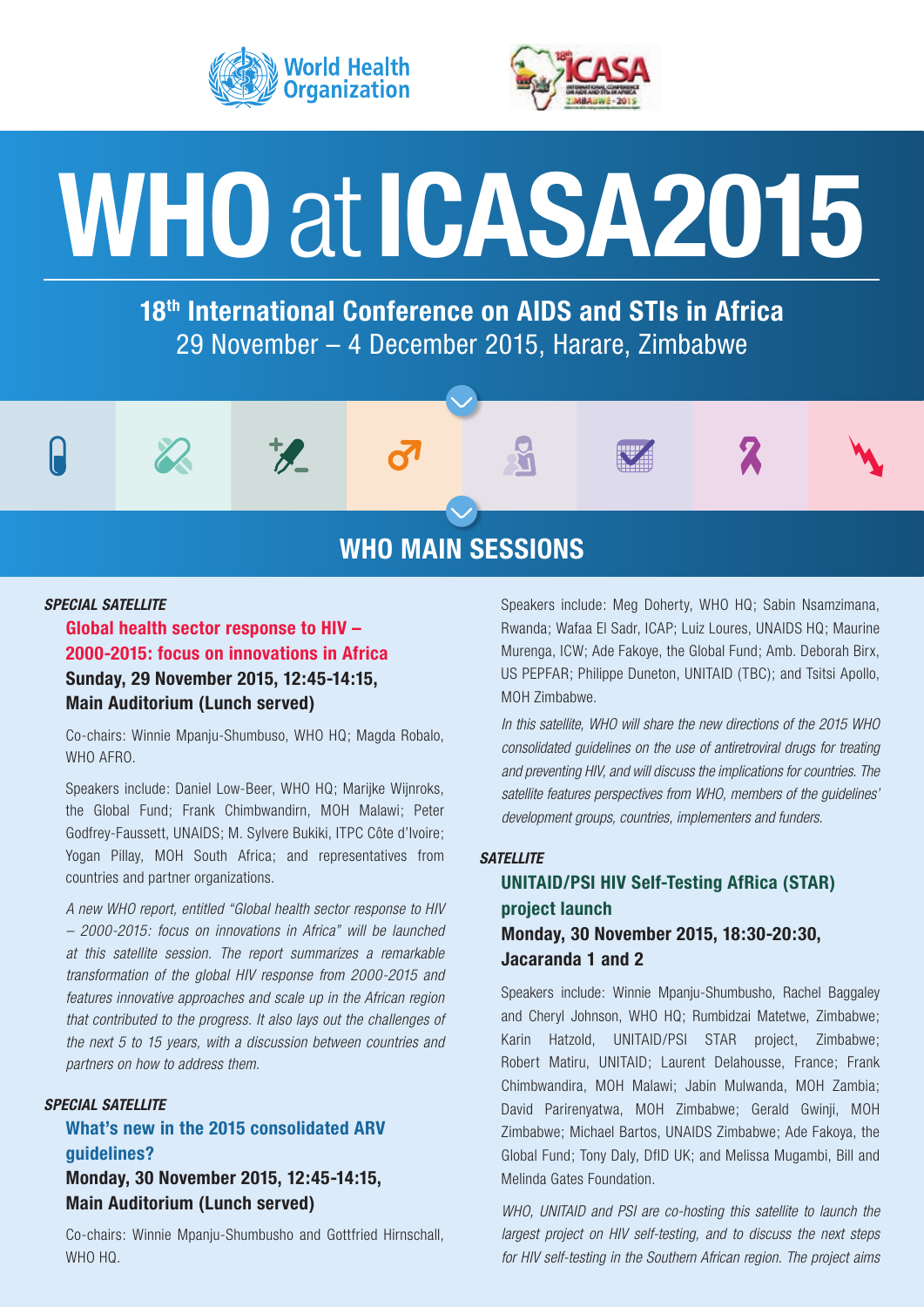*to provide nearly 750 000 HIV test kits in Malawi, Zambia and Zimbabwe to evaluate the public health impact of HIV self-testing.* 

#### *SATELLITE*

## **Celebrating prevention: voluntary medical male circumcisions at 10 million**

## **Thursday, 3 December 2015, 14:45-16:15, Jacaranda 3**

Speakers include: Magda Robalo, WHO AFRO; David Chimhini, Parliament of Zimbabwe; Chief Jonathan Eshiloni Mumena, Zambia; Lisa Nelson, OGAC PEPFAR; and Sheila Tlou, UNAIDS Africa; video and music.

*This session will celebrate the achievement of a milestone in scaling-up of voluntary medical male circumcision (VMMC) to over 10 million men in 14 priority countries of East and Southern Africa since the release of the 2007 UNAIDS and WHO recommendations.*

#### *SATELLITE*

## **Hepatitis B and C infection Thursday, 3 December 2015, 16:45-18:15, Jacaranda 1 and 2**

Co-chairs: Gottfried Hirnschall, WHO HQ; Sergie Eholie, Côte d'Ivoire.

Speakers include: Fumi Lesi, Nigeria; Philippa Easterbrook, WHO HQ; Frank Lule, WHO AFRO; and Kenneth Kabagambe, Uganda.

*This session will address increasing burden of viral hepatitis in sub-Saharan Africa, especially among people living with HIV. It covers themes such as an assessment of the current status of the epidemiology and burden of hepatitis B and C and HIVhepatitis coinfection in Africa; the WHO global response with the development of a global hepatitis strategy and targets and normative guidance; response to hepatitis in countries in sub-Saharan Africa; challenges for implementation of testing and treatment, and the role of advocacy in community mobilization and scale up of services for people with hepatitis.* 

# **WHO SATELLITE SESSIONS**

#### *SATELLITE*

## **Voluntary medical male circumcision in fast-track: a new action framework Monday, 30 November 2015, 07:00-08:30, Committee room 6 (Refreshments provided)**

Moderator: Frank Lule, WHO AFRO.

Speakers include: Karl Dehne, UNAIDS HQ; Buhle Ncube, WHO; and Julia Samuelson, WHO HQ; Victoria Kisaakye, UNESCO; Lisa Nelson, OGAC PEPFAR; and Kawango Agot, Impact-RDO.

*UNAIDS and WHO are co-hosting this satellite session to share a draft of the new five-year "Joint strategic action framework on voluntary medical male circumcision in fast-track" and solicit comments from key stakeholders.*

#### *NON-ABSTRACT DRIVEN SESSION*

## **HIV Treatment: what's new in the pipeline Monday, 30 November 2015, 14:45-16:15, Committee room 5a and 5b**

Co-chairs: Meg Doherty, WHO HQ; Serge Eholie, Côte d'Ivoire.

Speakers include: Marco Vitoria, WHO HQ; Nandita Sugandhi, CHAI; Kenly Sikwese, AFROCAB; Francois Venter, Witts University South Africa; Nathan Ford, WHO HQ; and Carmen Perez, UNITAID.

In this satellite, WHO will share what's new in the HIV treatment *pipeline; where these new ARV drug options fit in the 2015 ARV guidelines and what are the perspectives for future updates. The satellite features perspectives from WHO, members of the guidelines' development groups, countries, implementers and funders.*

**Early findings and lessons from PMTCT implementation research – the INSPIRE (INtegrating and Scaling up PMTCT through Implementation Research) Initiative; South-South collaboration supported by WHO and DFATD**

## **Monday, 30 November 2015, 18:30-20:30, Committee Room 6**

Chairs: Felicitas Zawaira, WHO AFRO; Angela Mushavi, Zimbabwe.

#### *SATELLITE SYMPOSIA*

## **Models to improve the first 90 target – access to HIV testing Tuesday, 1 December 2015, 12:45-14:15,**

## **Prof Soudré Room**

Chairs: Badara Samb, UNAIDS HQ; Frances Cowan, UCL, CeSHHAR Zimbabwe.

Speakers include: Rachel Baggaley and Cheryl Johnson, WHO HQ; Gertrude Ncube, Ministry of Health and Child Welfare, Zimbabwe; Kwame Shanaube, Zambart Zambia; and Lina Digolo, LVCT Health Kenya.

*The UN has set the ambitious 90–90–90 targets to diagnose 90% of people with HIV, for 90% of people diagnosed with HIV to be on treatment, and for 90% of people on treatment to be virally suppressed. This session focuses on the first 90, which many have called the most challenging. Presenters will discuss new WHO guidelines, emerging evidence on HIV self-testing, lay provider testing, results from PopART in Zambia, communitybased testing models in Kenya and other approaches countries can employ to achieve the first 90.*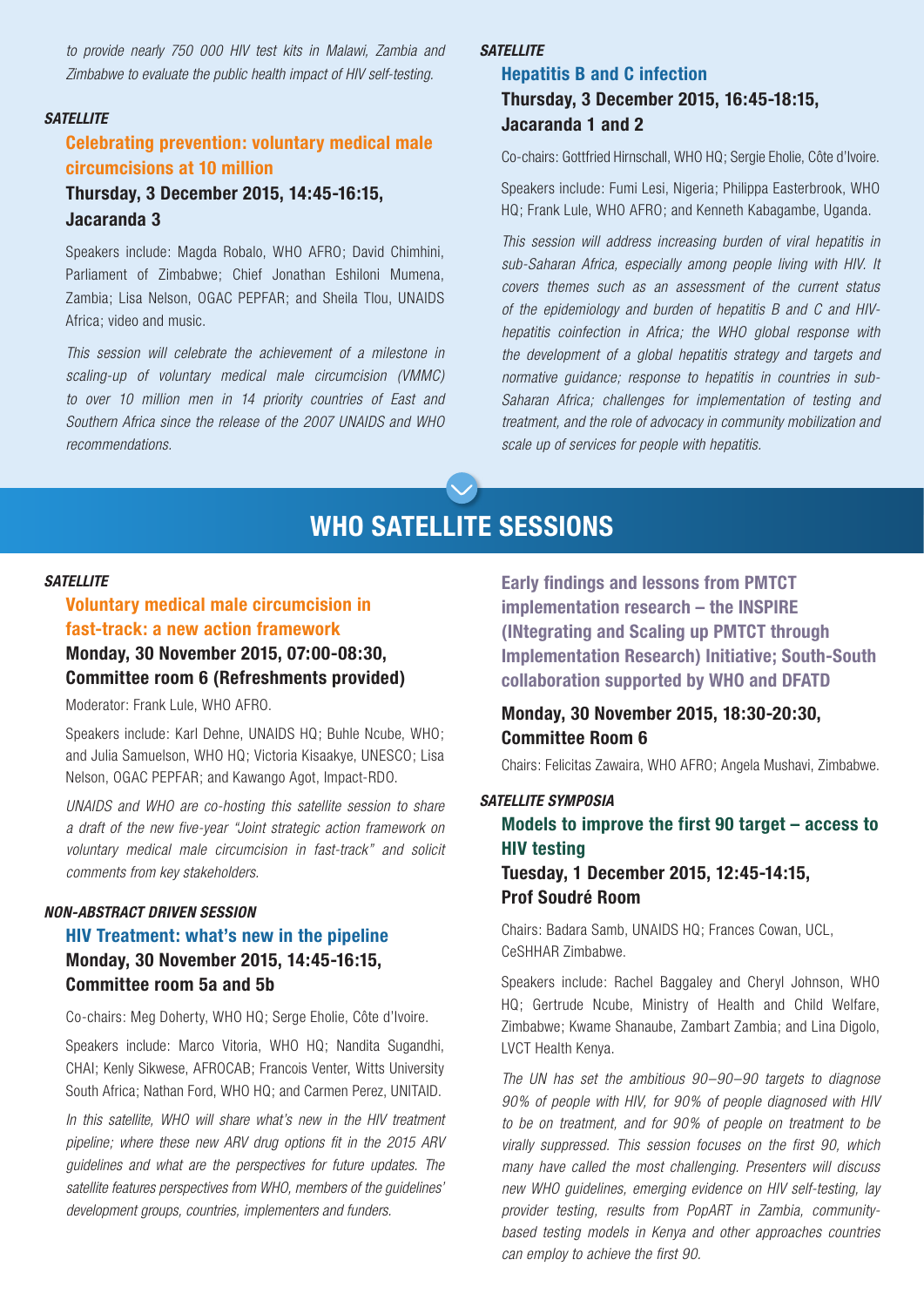#### *SATELLITE SYMPOSIUM*

**Spotlight on the dual approach for elimination – doing elimination of mother-to-child transmission of congenital syphilis and HIV together**

## **Wednesday, 2 December 2015, 07:00-08:30, Committee Room 5a and 5b**

Chairs: Felicitas Zawaira, WHO AFRO; Shaffiq Essajee, WHO HQ.

# **WHO PRESENTATIONS IN PARTNER SESSIONS**

## *PRE-CONFERENCE EVENT*

**Key Populations, Human Rights & HIV – Invest in Communities!**

#### **28-29 November 2015, Crowne Plaza**

Speaker: Rachel Baggaley, WHO HQ.

#### *SATELLITE SYMPOSIA*

**HIV modelling consortium joint satellite session with SAA; a dialogue between program planners and model makers Monday, 30 November 2015, 18:30-20:30,** 

**Committee Room 4**

Speaker: Meg Doherty, WHO HQ.

## *SATELLITE SYMPOSIA*

**Optimizing testing and treatment of HIV-exposed infants: creating sustainable markets for point-of-care technologies within national diagnostic networks Tuesday, 1 December 2015, 18:30-20:30, Prof Soudré Room**

Speaker: Meg Doherty, WHO HQ.

## *SPECIAL SESSION*

## **Early diagnosis, care, treatment and support of paediatric HIV infection**

## **Wednesday, 2 December 2015, 14:45-16:15, Jacaranda 1 and 2**

Speaker: Shaffiq Essajee, WHO HQ.

Title: Management of the HIV Exposed infant Delivering infant prophylaxis including to infants at high risk, promoting optimal strategies for infant feeding, and supported retention of motherinfant pairs.

## *ORAL ABSTRACT SESSION*

**VMMC – beliefs, acceptability and care: Nine cases of tetanus identified through voluntary medical male circumcision programs uncover a gender disparity in risk Wednesday, 2 December 2015, 16:45-18:15, Committee Room 6**

Speakers: Julia Samuelson and Rachel Baggaley, WHO HQ.

#### *SATELLITE SYMPOSIA*

**Engaging adolescents in HIV treatment and care: approaches for improved service delivery Wednesday, 2 December 2015, 16:45-18:15, Prof Soudré Room**

Speaker: Sithembile Dlamini-Nqeketo, WHO, Swaziland.

#### *SIDE EVENT*

## **PrEP – issues and priorities for MSM in Africa Wednesday, 2 December 2015, 16:45-18:15, Crowne Plaza**

Speaker: Rachel Baggaley, WHO HQ.

#### *SATELLITE SYMPOSIUM*

**WHO/UNICEF IATT: new perspectives in the prevention, treatment and care of HIV in children and adolescents – where do we go from here? Wednesday, 2 December 2015, 18:30-20:30, Jacaranda 3**

Chairs: Gottfried Hirnschall, WHO HQ; Chewe Luo, UNICEF. Speaker: Shaffiq Essajee, WHO HQ.

Title: The lifecycle of HIV in women, children and adolescents:

Emerging successes and ongoing challenges.